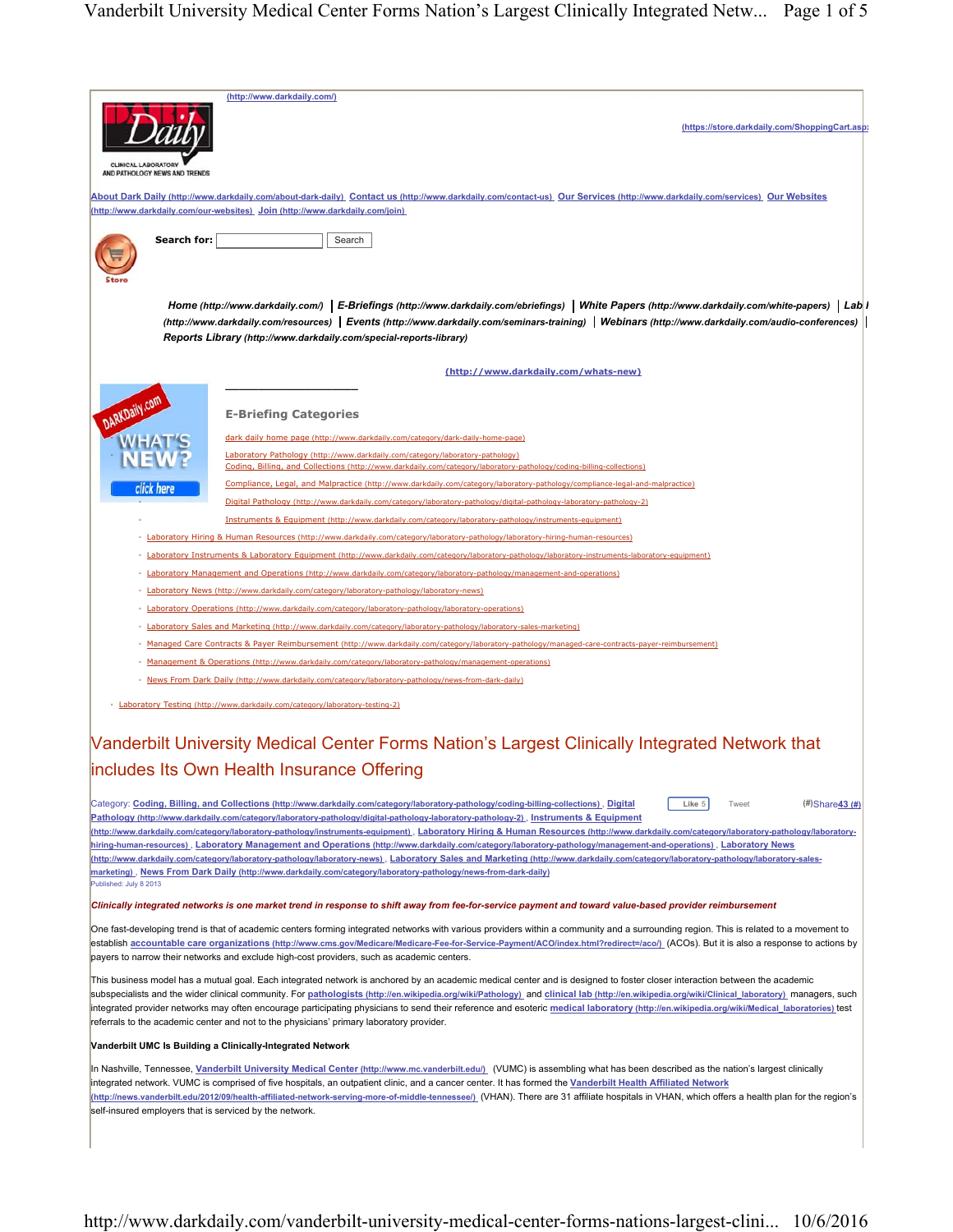VHAN includes nonprofit hospitals and their numerous outpatient sites in Tennessee, Virginia, North Carolina and Kentucky. Thousands of clinicians, independent physician groups, and insurers **Blue Cross Blue Shield of Tennessee (http://www.bcbst.com/)** and **Aetna (http://www.aetna.atecom/)** are also participating in VHAN.

## **Combinations of Providers Team Up to Deliver Added-Value Healthcare**

Odd combinations of healthcare providers—academic medical centers, community hospitals, physicians, insurers, and ancillary health services—are teaming under the umbrella of clinically integrated networks (CINs), like VHAN. This is one way to prepare for implementation of healthcare reform and associated changes in **Medicare (http://www.medicare.gov/)** and **Medicaid (http://www.medicaid.gov/)** reimbursement policies.

Driven by the **Affordable Care Act's (http://www.hhs.gov/opa/affordable-care-act/index.html)** (ACA) changes in reimbursement policy, various providers are working together in anticipation of the coming shift away from fee-for-service and toward reimbursement models that reward quality and value. The ACA embraces the notion that a value-based and coordinated-care model will produce the best alignment of incentives to eventually bend the cost curve.

## **Network Affiliates Retain Independence but Gain Vanderbilt Expertise**

In VHAN, all parties signing affiliation agreements with VUMC remain independent. They are free to continue pursuing individual initiatives even as they participate in the health plan network. They can collaborate on programs and services aimed at forging new solutions to improve the quality and lower the cost of healthcare in the region. These activities include:

• Sharing best practices in the areas of evidence-based care models;

• Collaborating in the areas of medical research and clinical trials;

• Developing consultative relationships among specialists and subspecialists;

• Working together in the area of physician recruitment to facilitate access, especially to specialty services;

• Collaborating clinically, with particular emphasis on cardiovascular and oncology services; and,

• Working together to develop a statewide CIN to contract with payers for high-quality, efficiently provided healthcare services.



**(http://www.darkdaily.com/wpcontent/uploads/C.-Wright-Pinson.jpg)** 

Pictured is C. Wright Pinson, MBA, Vanderbilt University Deputy Vice Chancellor for Health Affairs, Senior Associate Dean for Clinical Affairs and CEO of the Vanderbilt Health System. Under his leadership, Vanderbilt has built the largest clinically integrated network in the nation, with 31 affiliate hospitals in Tennessee, Virginia, North Carolina and Kentucky. (Photo copyright by Vanderbilt University)

## **How Provider Networks May Impact Clinical Labs and Pathologists**

There are two primary reasons why both ACOs and CINs will change how **medical laboratories (https://en.wikipedia.org/wiki/Medical\_laboratory)** serve their physician clients. Both reasons have been discussed in earlier e-briefings published by **Dark Daily (http://www.darkdaily.com)** .

First, the primary organizers of ACOs are hospitals and healthcare systems. That is because they have access to the capital and management resources needed to organize and operate an ACO. For the same reasons, ACOs organized by these institutions are likely to want their hospital laboratories to provide lab testing services to the ACO's providers.

Second, many hospitals and health systems actively forming ACOs are aggressively acquiring physician group practices in their service area. These physicians are willing sellers because they recognize that the era of fee-for-service medicine is about to end. That will make it much tougher for independent, physician-owned medical groups to operate in a financially sustainable manner. And, for the same reasons as noted above, laboratories operated by hospitals participating in the ACO will have an advantage over independent labs in capturing referrals of office-based physicians who sell out to hospitals or health systems and become their employees.

## **New Clinical Opportunities for Clinical Labs and Pathologists**

At the same time, ACOs and CINs can create new opportunities for clinical laboratories and **pathology (https://en.wikipedia.org/wiki/Pathology)** groups. It will be necessary for labs to develop value-added clinical services that go beyond simply performing a lab test and issuing a report on a timely basis.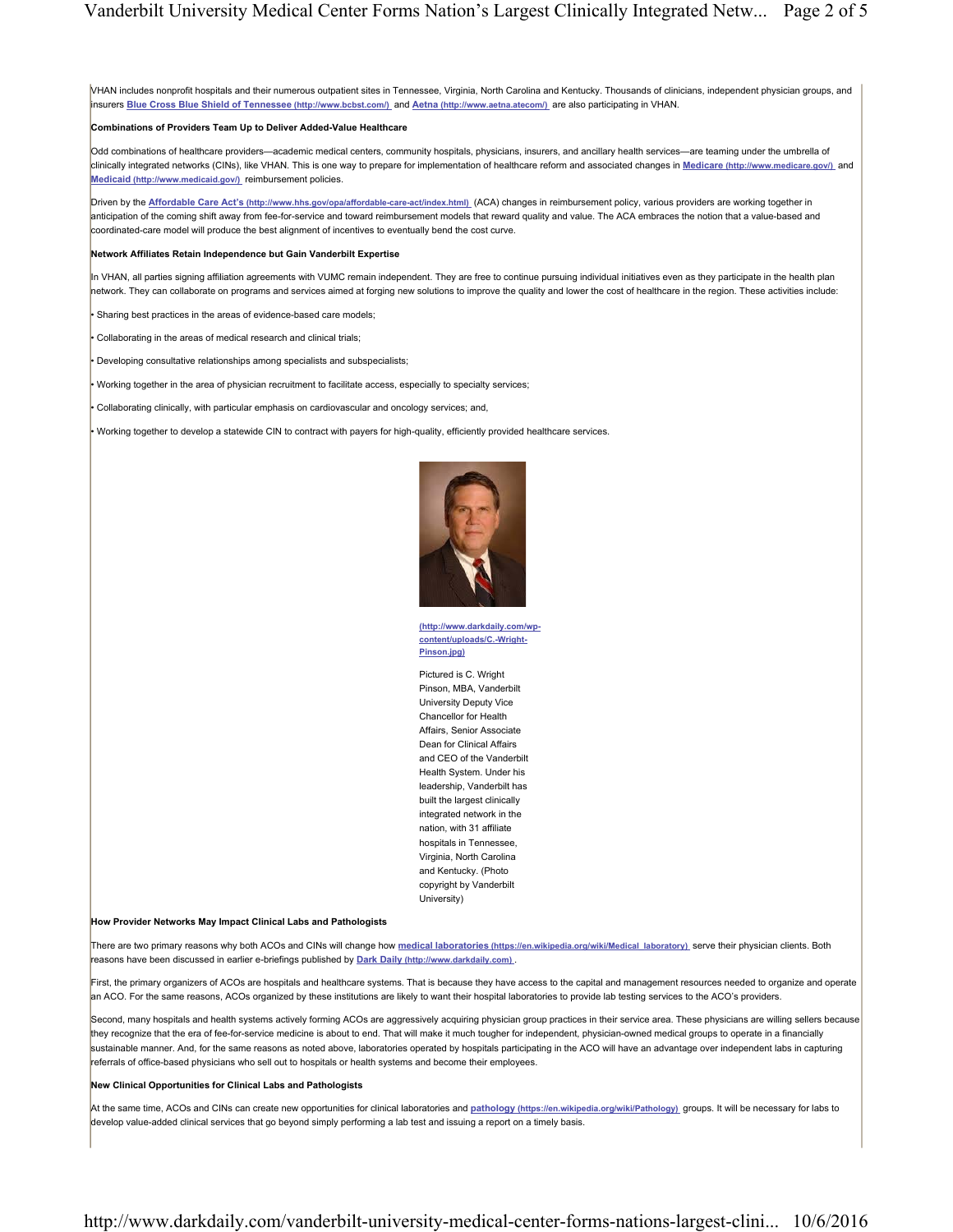For example, primary-care physicians operating within an ACO have a pivotal role in diagnosis and treatment of patients. The ACO's goal is to provide early diagnosis, then proactively manage the patient's case. Pathologists and laboratory professionals are qualified to assist physicians in development of clinical pathways and provide clinical consultations that measurably contribute to improved patient outcomes at a lower cost per episode of care. —by Patricia Kirk **Related Information: Mountain States to join Vanderbilt network (http://www.modernhealthcare.com/article/20130503/NEWS/305039965) Mountain States Health Alliance announces affiliation with Vanderbilt University Medical Center (http://www.tricities.com/news/local/article\_b4c48e72-b3ed-11e2-a6f1- 0019bb30f31a.html) Accountable Care Organizations (ACOs) Expected to Encourage Appropriate Use of Clinical Pathology Laboratory Tests (http://www.darkdaily.com/accountable-careorganizations-acos-expected-to-encourage-appropriate-use-of-clinical-pathology-laboratory-tests-108#ixzz2Y1d4RycO) Leave a Reply**  Your email address will not be published. Required fields are marked \*  $\widehat{\phantom{a}}$  $\smallsmile$ Comment Name \* Email \* Website Post Comment **NEW WHITE PAPER! Now Pathologists** are Using MIMS to Revolutionize Personalized and Predictive **Medicine FREE DOWNLOAD EW WHITE PAPER! information-management-systems-mims-20216#axzz3zbz9i5Kw)**  3 Ways Labs Can **Increase Revenue and Gain a Competitive Advantage in the Marketplace FREE DOWNLOAD** *MEW WHITE PAPER!* **can-increase-revenue-and-gain-increase-revenue-and-gain-increase-revenue-and-gain-increase-revenue-Buyer's Guide for Clinical What Lab Managers Should Know Before Issuing the RFP FREE DOWNLOAD KEW WHITE PAPER! Example 1998 Guide To Pharmacogenomic** Testing (PGx)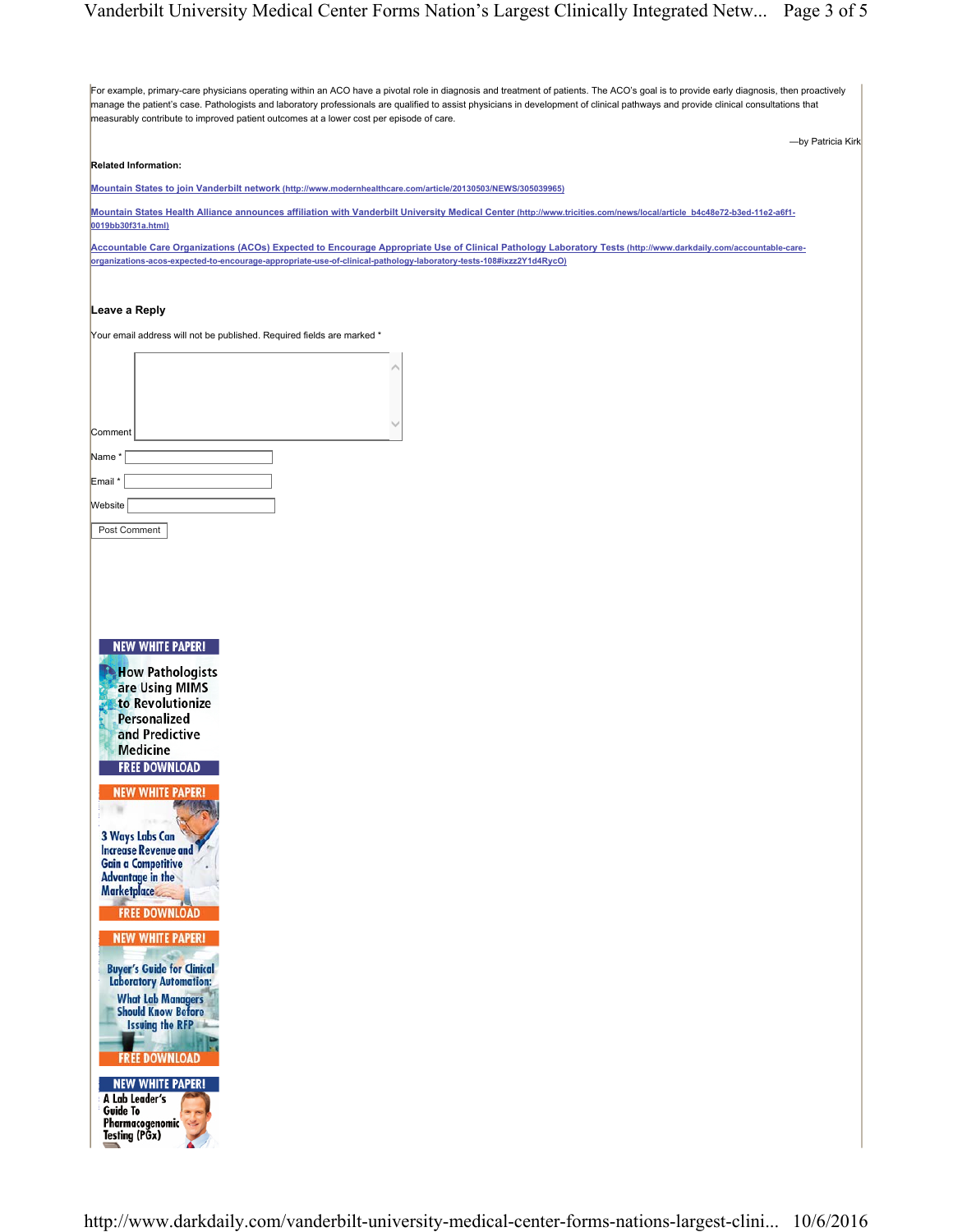